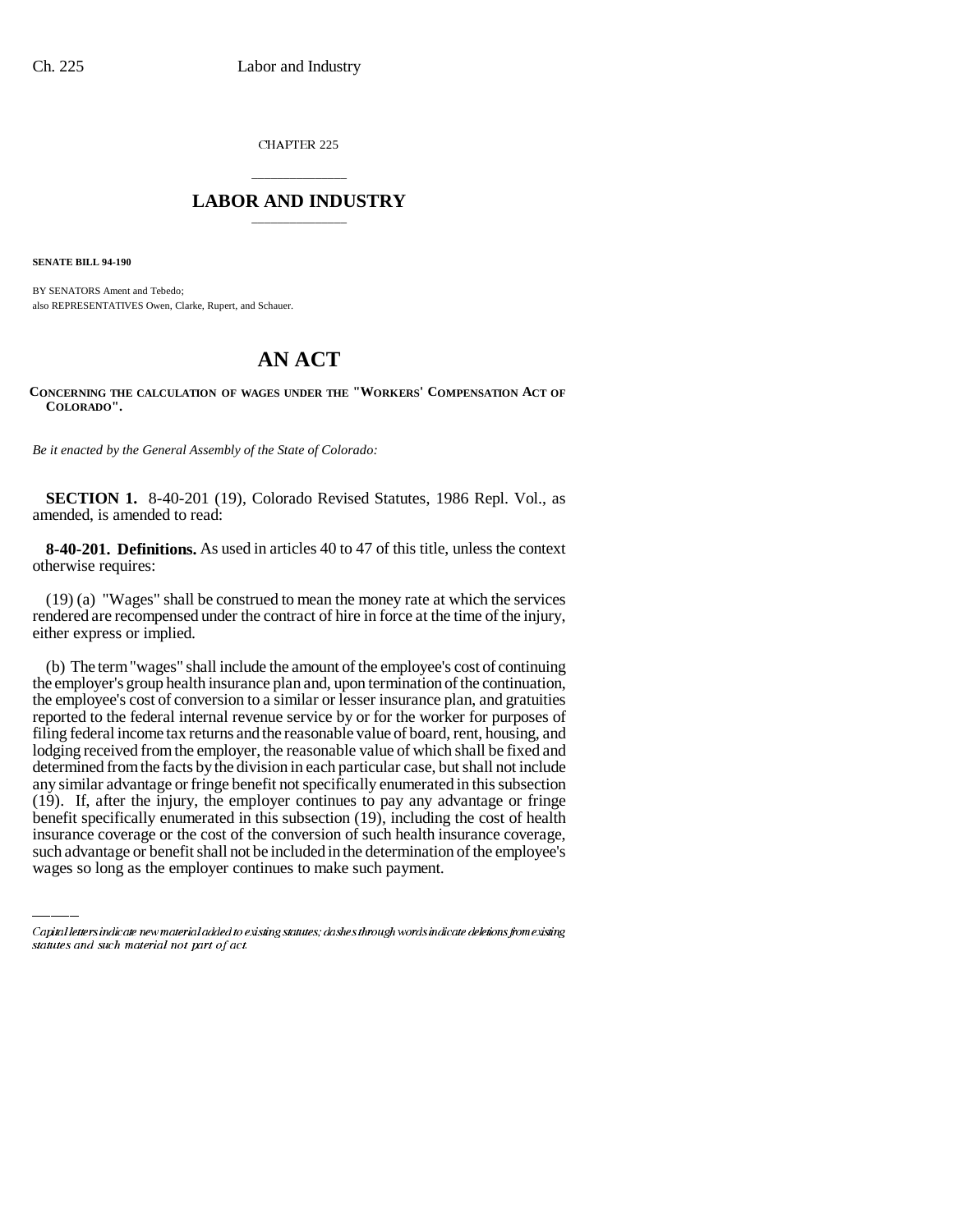(c) NO PER DIEM PAYMENT SHALL BE CONSIDERED WAGES UNDER THIS SUBSECTION (19) UNLESS IT IS ALSO CONSIDERED WAGES FOR FEDERAL INCOME TAX PURPOSES.

**SECTION 2.** The introductory portion to 8-42-102 (2), Colorado Revised Statutes, 1986 Repl. Vol., as amended, is amended, and the said 8-42-102 (2) is further amended BY THE ADDITION OF A NEW PARAGRAPH, to read:

**8-42-102. Basis of compensation - "wages" defined - average weekly wage.** (2) Average weekly wages for the purpose of computing benefits provided in articles 40 to 47 of this title, except as provided in this section, shall be calculated upon the monthly, weekly, daily, hourly, or other remuneration which the injured or deceased employee was receiving at the time of the injury, and in the following manner; EXCEPT THAT ANY PORTION OF SUCH REMUNERATION REPRESENTING A PER DIEM PAYMENT SHALL BE EXCLUDED FROM THE CALCULATION UNLESS SUCH PAYMENT IS CONSIDERED WAGES FOR FEDERAL INCOME TAX PURPOSES:

(f) WHERE THE EMPLOYEE IS BEING PAID BY THE MILE, THE WEEKLY WAGE SHALL BE DETERMINED BY MULTIPLYING THE RATE PER MILE BY THE AVERAGE NUMBER OF MILES PER DAY THE EMPLOYEE DROVE IN THE SERVICE OF THE EMPLOYER IN THE SIXTY WORKING DAYS IMMEDIATELY PRECEDING THE DATE OF THE INJURY, TO ARRIVE AT A DAILY WAGE; THEN THE WEEKLY WAGE SHALL BE DETERMINED FROM THE SAID DAILY WAGE IN THE MANNER SET FORTH IN PARAGRAPH (c) OF THIS SUBSECTION (2). IF, ON THE DATE OF THE INJURY, THE EMPLOYEE HAS WORKED FOR THE EMPLOYER LESS THAN SIXTY DAYS, THE AVERAGE DAILY WAGE SHALL BE BASED ON THE AVERAGE MILES DRIVEN PER WORKING DAY DURING SUCH PERIOD.

**SECTION 3.** 8-45-115 (1), Colorado Revised Statutes, 1986 Repl. Vol., as amended, is amended to read:

**8-45-115. Determination of premium - payment in advance - deductibles.** (1) Each employer insured in the Colorado compensation insurance authority fund shall pay into the Colorado compensation insurance authority fund in advance the amount of premium determined and assessed against such employer for the ensuing period. The amount of the premium to be paid by such employer shall be on the basis of the annual expenditure of money by said employer for the services of persons engaged in such employer's employment. The amount of premium to be so paid by each such employer shall be determined by the manager in accordance with the rules and rates made and published by the board SECTION 8-44-114. Payment shall be made within the time fixed by this article.

**SECTION 4.** Part 1 of article 44 of title 8, Colorado Revised Statutes, as amended, is amended BY THE ADDITION OF A NEW SECTION to read:

**8-44-114. Determination of premium.** THE AMOUNT OF THE PREMIUM TO BE PAID BY AN EMPLOYER FOR A CONTRACT OF INSURANCE OF COMPENSATION AND BENEFITS AS PROVIDED IN ARTICLES 40 TO 47 OF THIS TITLE OR AGAINST LIABILITY THEREFOR SHALL BE ON THE BASIS OF THE ANNUAL EXPENDITURE OF MONEY BY SAID EMPLOYER FOR THE SERVICES OF PERSONS ENGAGED IN SUCH EMPLOYER'S EMPLOYMENT; EXCEPT THAT NO PORTION OF SUCH EXPENDITURE REPRESENTING A PER DIEM PAYMENT SHALL BE CONSIDERED UNLESS SUCH PAYMENT IS CONSIDERED WAGES FOR FEDERAL INCOME